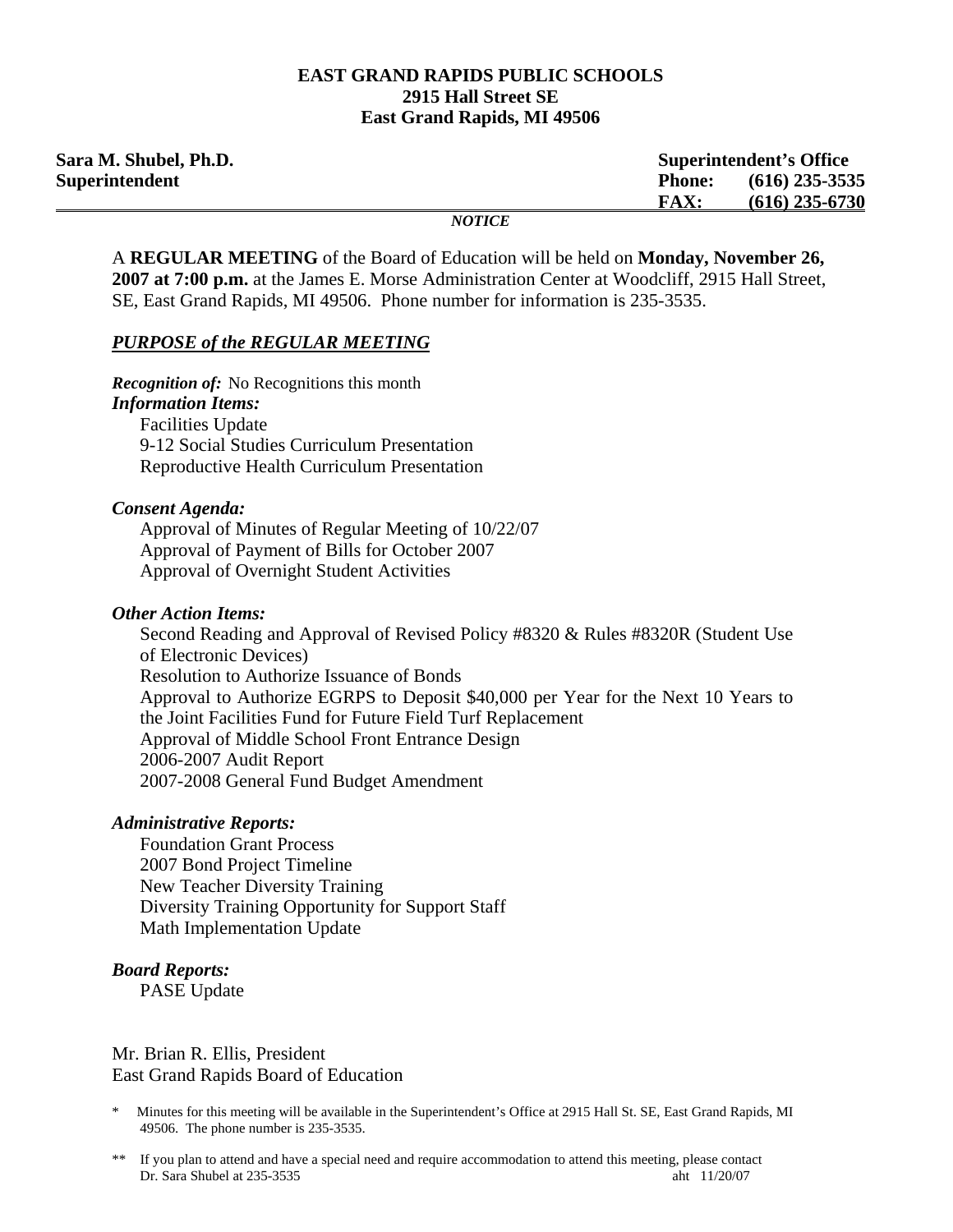# *Our Mission Educating and inspiring each student*

*to navigate successfully in a global community.* 

# EAST GRAND RAPIDS PUBLIC SCHOOLS Kent County, Michigan

**REGULAR Meeting of the East Grand Rapids Board of Education**

The James E. Morse Administration Center at Woodcliff,

2915 Hall St. SE, East Grand Rapids, MI 49506

For Information, call 616-235-3535.

# **Monday, November 26, 2007**

**7:00 p.m.** 

# **AGENDA**

- 1. Meeting Called to Order
- 2. Acknowledgment of Guests
- 3. Public Comments
- 4. Board Secretary's Report Communications to and from the Board Mrs. Trierweiler
- 5. High School Student Council President's Report Mr. Alex Yared
- 6. EGREA President's Report Mrs. Nancy McSkimming

## *Presentation:*

- 7. Facilities Update Mr. Joe Camp
- 8. 9-12 Social Studies Curriculum Presentation (Enclosure #8)
	- Background: Members of the High School Social Studies Department will present their updated and realigned curriculum for Grades 9-12 to the Board of Education. It was presented to the Curriculum Advisory Team on November 13, 2007.
- 9. Reproductive Health Curriculum Presentation (Enclosure #9)
	- Background: The reproductive health curriculum has been updated for Grades 5, 8, and 9-12 to meet state requirements and presented, along with proposed resources, to the Curriculum Advisory Team on October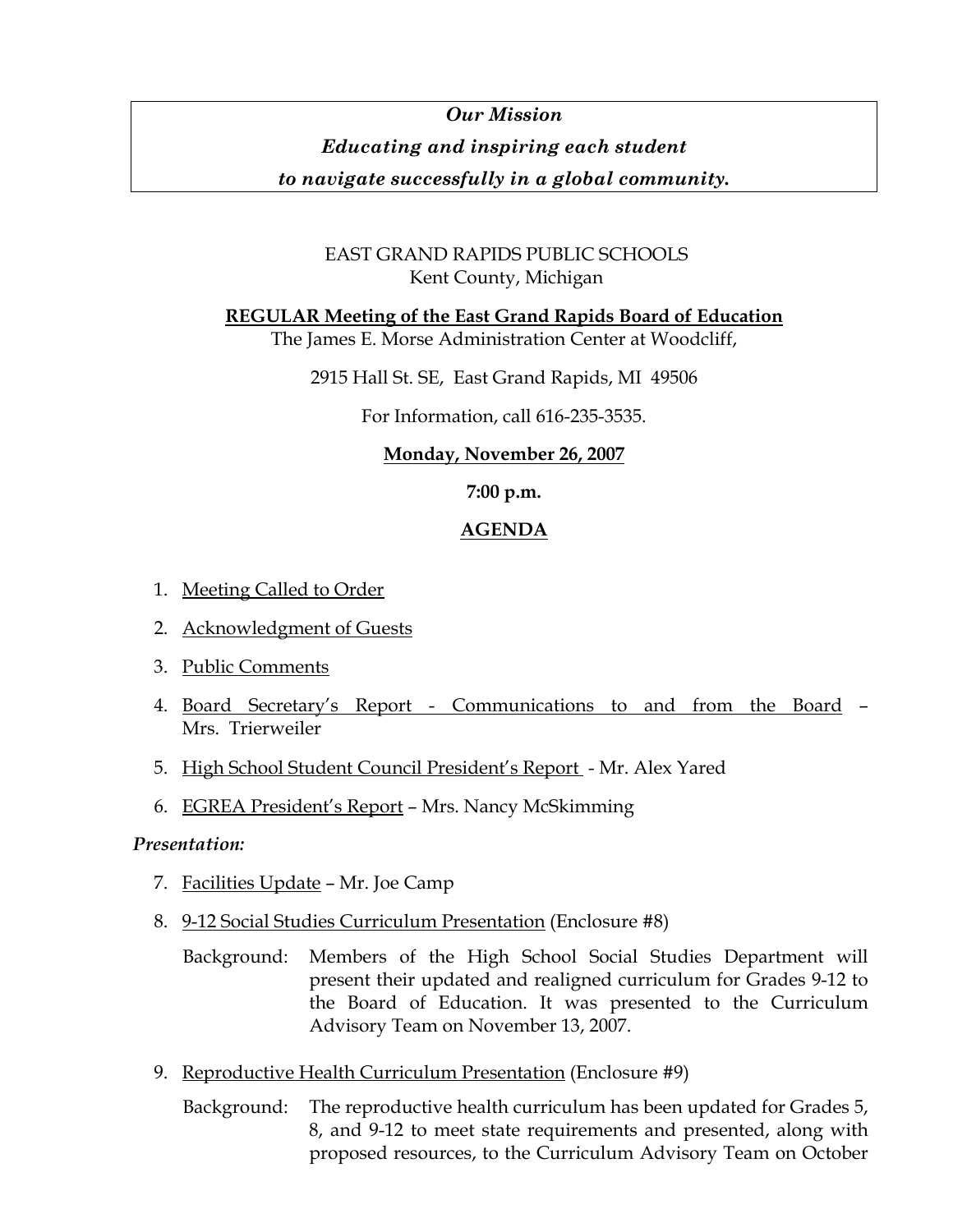16, 2007. Members of the committee will present the curriculum and corresponding resource materials to the Board of Education.

# *Action Items - Consent Agenda:*

| Background: | In order to save time during the meeting, we are using a    |
|-------------|-------------------------------------------------------------|
|             | Consent Agenda. Items in the Consent Agenda include         |
|             | those that are routine or have been previously discussed by |
|             | the Board of Education. Any Board Member may request to     |
|             | have any item removed for a separate discussion and vote.   |

- Recommendation: Motion to approve items in the Consent Agenda Numbers \_10\_ through \_12\_.
- 10. Approval of Minutes of REGULAR MEETING of 10/22/07 (Enclosure #10)
- 11. Approval of October Payment of Bills (Enclosure #11)
- 12. Approval of Overnight Student Activities (Enclosure #12)
	- Background: In accordance with Board of Education Policy #7490, the High School has an additional trip and overnight activity as outlined in Enclosure #12 for approval by the Board.

## *Other Action Items:*

- 13. Second Reading and Approval of Revised Policy #8320 & Rules #8320R (Student Use of Electronic Devices) (Enclosure #13)
	- Background: The Board had a first reading of revised Policy #8320 and Rules #8320R (Student Use of Electronic Devices) at the Board of Education meeting on October 22, 2007. As requested a few revisions have been made.
	- Recommendation: Motion to approve revised Policy #8320 and Rules #8320R (Student Use of Electronic Devices), as recommended by the Policy Committee and Superintendent.
- 14. Resolution to Authorize Issuance of Bonds (Enclosure #14)
	- Background: To begin facilitating the sale of bonds related to the Athletic Bond Proposal passed on November 6, 2007, the Board needs to authorize the issuance of bonds through a resolution. Passage of this resolution will authorize the administration to move forward to have our bonds priced in the open market. The Finance Committee and Superintendent have discussed the bond sale strategy with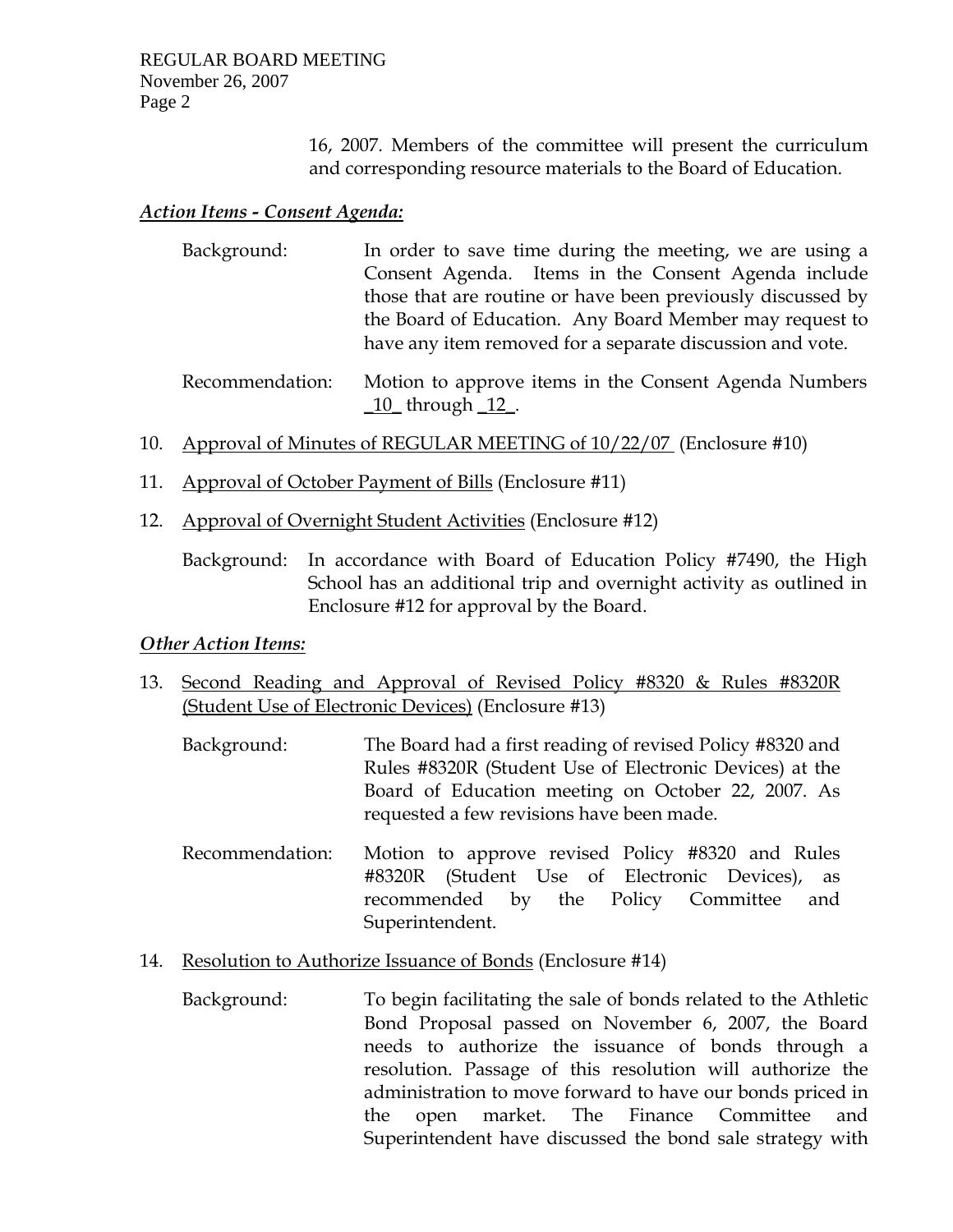our underwriter and financial advisor and recommend approval of the resolution.

- Recommendation: Motion to approve the resolution to authorize the issuance of bonds as recommended by the Finance Committee and Superintendent and presented in Enclosure #14.
- 15. Approval to Authorize EGRPS to Deposit \$40,000 per Year for the Next 10 Years to the Joint Facilities Fund for Future Field Turf Replacement
	- Background: The Joint Facilities Committee has agreed to formalize its commitment to creating a turf replacement fund shared equally between the East Grand Rapids Public Schools and the City of East Grand Rapids. This motion would commit the East Grand Rapids Board of Education to contribute \$40,000 per year for the next 10 years to this fund.
	- Recommendation: Motion to approve to commit to a \$40,000 per year for the next 10 years contribution to the Joint Facilities Fund for future field turf replacement.
- 16. Approval of Middle School Front Entrance Design (Enclosure #16)
	- Background: The Facilities Committee has been reviewing design plans for the new Middle School Front Entrance to be built next summer. URS will be presenting the design for the new front entrance. The Facilities Committee and Superintendent have reviewed the design and recommend approving the design and moving forward toward construction.
	- Recommendation: Motion to approve the design for the Middle School Front Entrance as recommended by the Facilities Committee and Superintendent.

## 17. 2006-2007 Audit Report

- Background: The audit was completed by Hungerford, Aldrin, Nichols & Carter, P.C. this fall. The Board Finance Committee reviewed the report and recommends that the Board of Education receive the 2006-2007 Audit Report.
- Recommendation: Motion to receive the 2006-2007 Audit Report as presented and recommended by the Board Finance Committee and Superintendent.